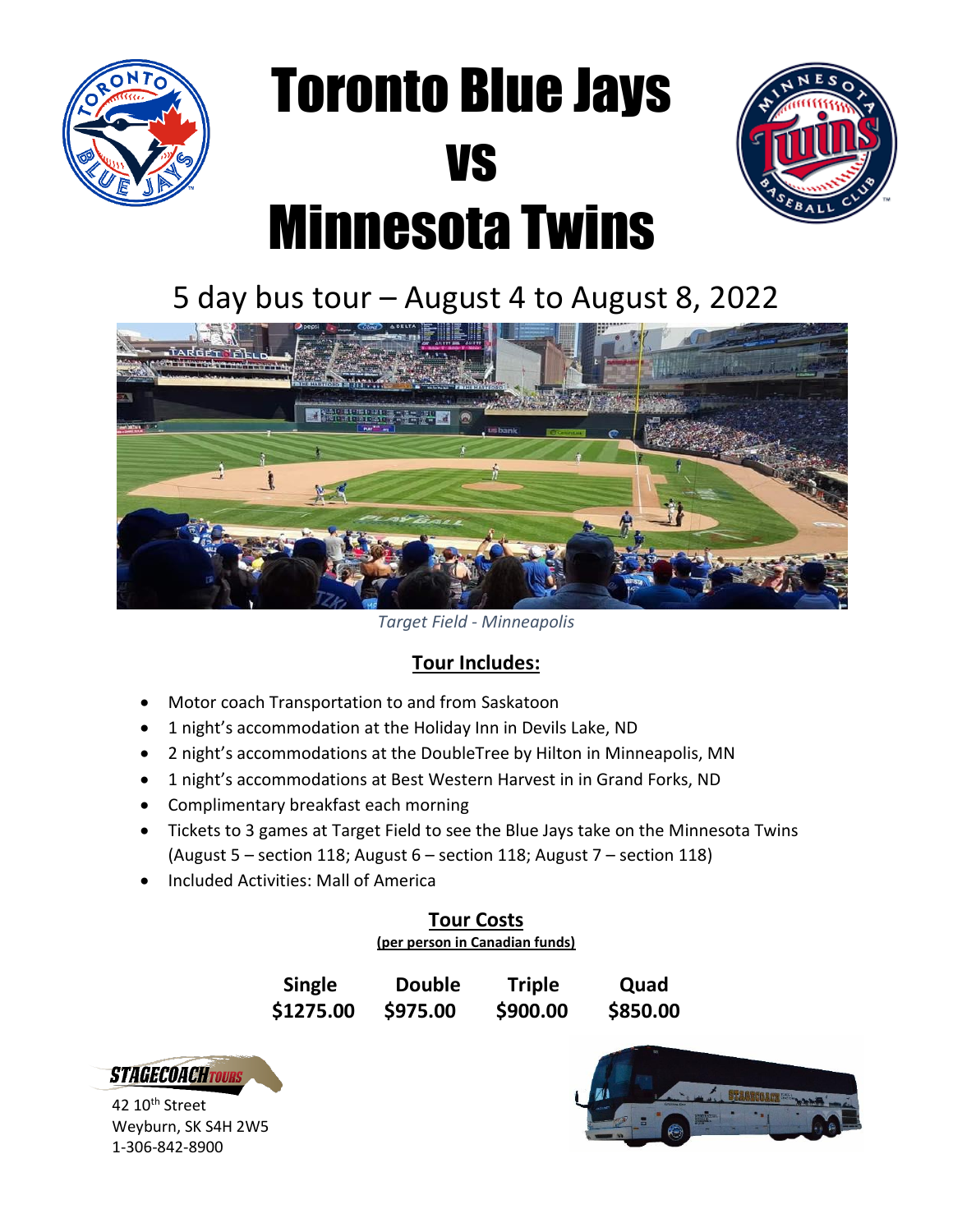

## Toronto Blue Jays vs Minnesota Twins



### BUS #2 SASKATOON ITINERARY

|          | <u> THURSDAY, AUGUST 4, 2022.</u>                         |
|----------|-----------------------------------------------------------|
| 6:30 AM  | Depart Saskatoon                                          |
| 9:00 AM  | Coffee in Regina (15 minute stop)                         |
| 11:30 AM | Lunch in Estevan (45 minute stop)                         |
| 1:00 PM  | North Portal Duty Free (15 minute stop)                   |
| 1:30 PM  | U.S. Port of Entry                                        |
|          | TIME CHANGE - MOVE CLOCKS AHEAD 1 HOUR                    |
| 5:00 PM  | Coffee in Minot (15 minute stop)                          |
| 7:30 PM  | Arrive at Holiday Inn in Devils Lake, ND (1-701-665-3200) |
|          | Welcome Reception to follow check in                      |

|          | FRIDAY, AUGUST 5, 2022                                                |
|----------|-----------------------------------------------------------------------|
| 8:00 AM  | Luggage on the bus                                                    |
| 8:30 AM  | Depart Devil's Lake, ND for Fergus Falls, MN                          |
| 12:00 PM | Lunch in Fergus Falls, MN (45 minute stop)                            |
| 4:00 PM  | Arrive at DoubleTree in by Hilton in Minneapolis, MN (1-952-542-8600) |
| 5:30 PM  | Depart for Target Field                                               |
| 7:10 PM  | Blue Jays vs Minnesota Twins Game #1                                  |
|          | Return to Hotel following game                                        |

|         | SATURDAY, AUGUST 6, 2022                |
|---------|-----------------------------------------|
| 9:30 AM | Load bus and Depart for Mall of America |
| 1:30 PM | Return to Hotel                         |
| 4:00 PM | Load bus and Depart for Target Field    |
| 6:10 PM | Blue Jays vs Minnesota Twins Game #2    |
|         | Return to Hotel following game          |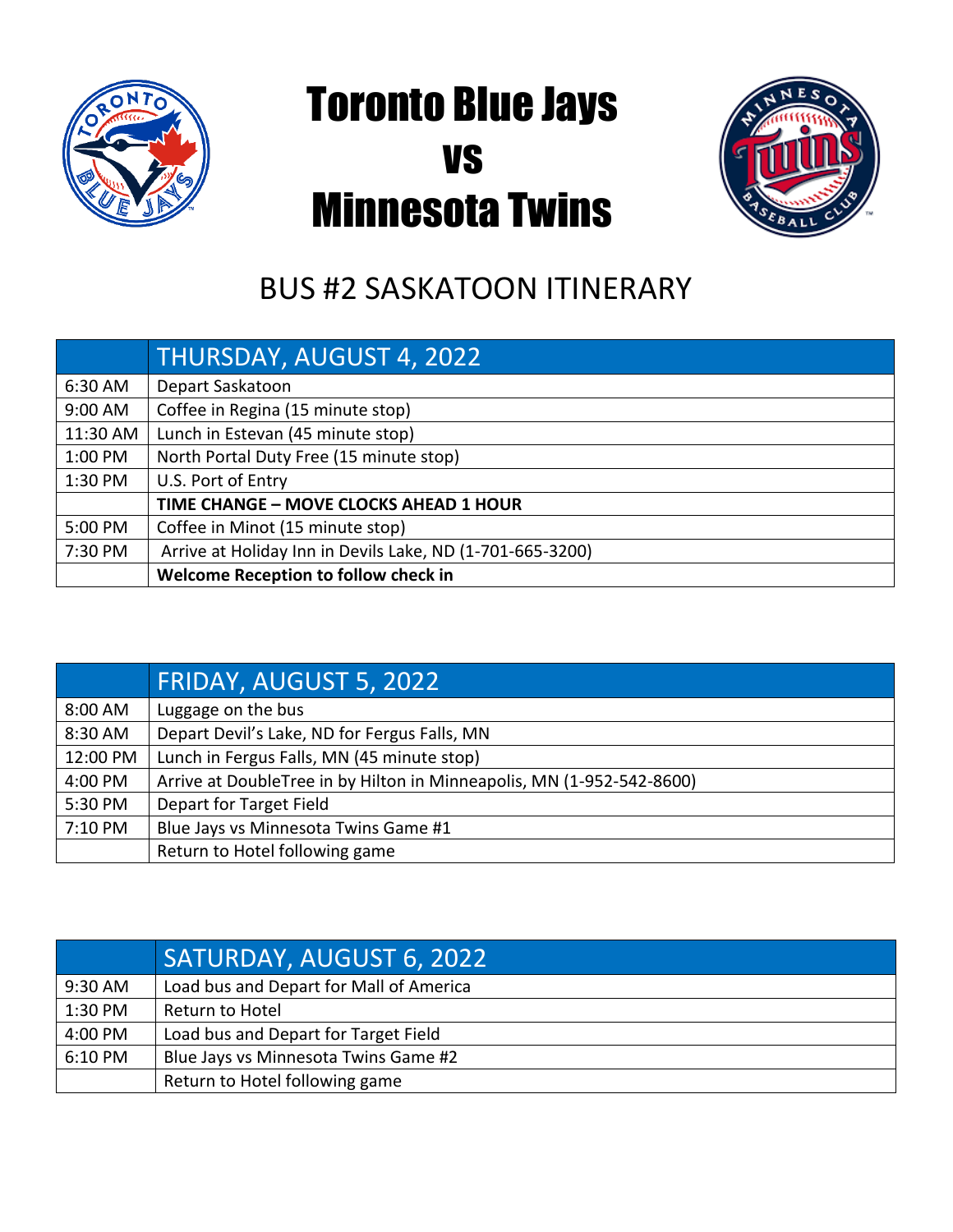|           | SUNDAY, AUGUST 7, 2022                                                   |
|-----------|--------------------------------------------------------------------------|
| 10:30 AM  | Luggage on the bus                                                       |
| 11:00 AM  | Depart for Target Field                                                  |
| $1:10$ PM | Blue Jays vs Minnesota Twins Game #3                                     |
|           | **Please grab a bite to eat at the stadium as we will not be stopping    |
| 4:30 PM   | Depart for Target Field for Fargo, ND                                    |
| 7:30 PM   | Coffee in Fergus Falls, MN (15 minute stop)                              |
| 10:00 PM  | Arrive at Best Western Harvest Inn & Suites Grand Forks (1-701-775-5000) |

|          | MONDAY, AUGUST 8, 2022                |
|----------|---------------------------------------|
| 8:00 AM  | Luggage on the bus                    |
| 8:30 AM  | Depart for Home Cities                |
| 11:30 AM | Lunch in Minot, ND (45 minute stop)   |
| 2:00 PM  | Portal Duty Free (15 minute stop)     |
| 2:30 PM  | <b>CBSA North Portal</b>              |
|          | TIME CHANGE - MOVE CLOCKS BACK 1 HOUR |
| 5:30 PM  | Supper in Moose Jaw (45 minute stop)  |
| 9:00 PM  | Arrive in Saskatoon                   |

\*\*All itinerary times and locations are approximate and are subject to change\*\*